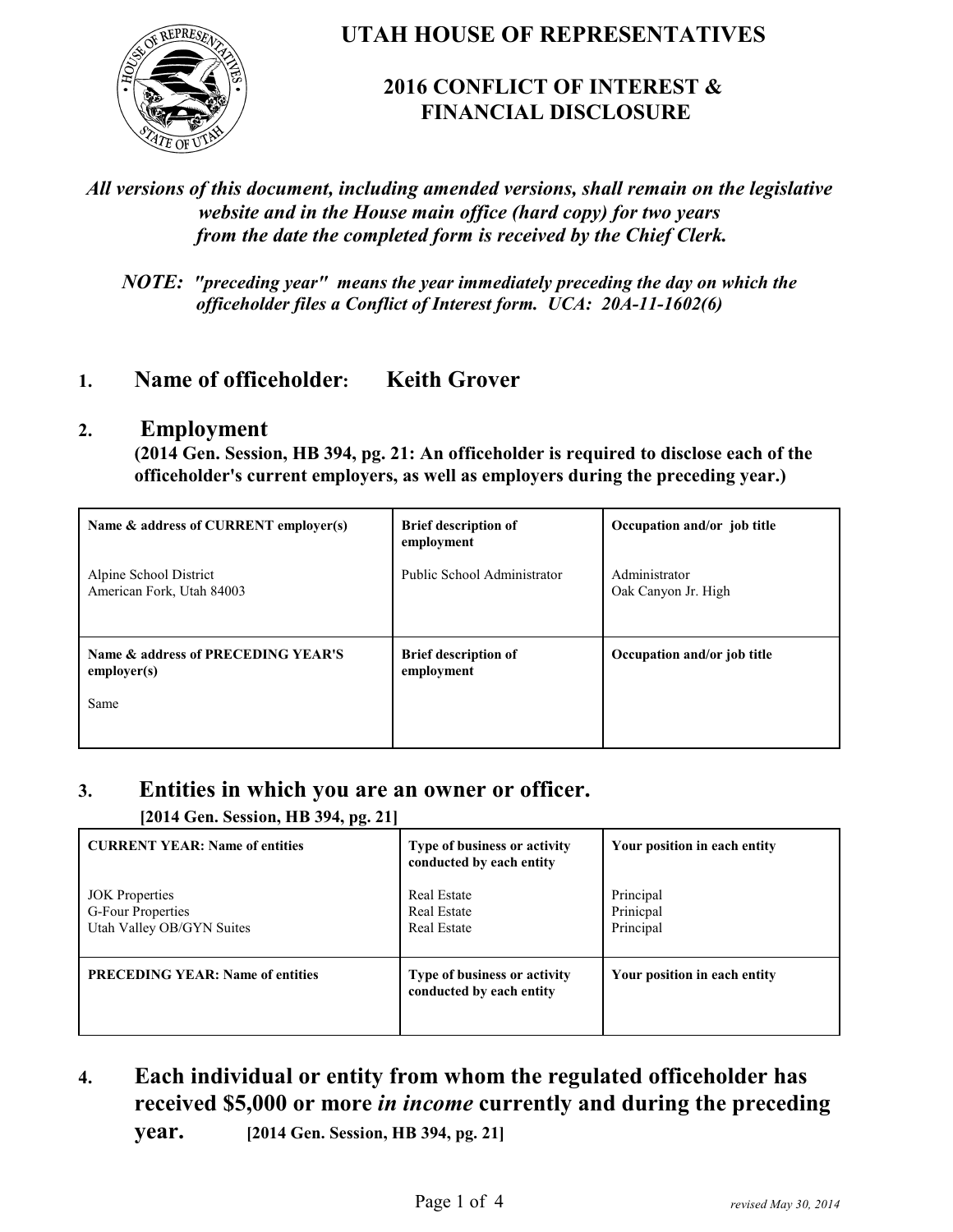**NOTE: UCA 20A-11-1604 (5) (b): "in making the disclosure . . ., a regulated officeholder who provides goods or services to multiple customers or clients as part of a business or a licensed profession is only required to provide the information described in Subsection (4)(e) in relation to the entity or practice through which the regulated officeholder provides the goods or services and is not required to provide the information described in Subsection (4)(e) in relation to the regulated officeholder's customers or clients."**

| Name of individual or entity | Type of business or activity conducted by the entity |
|------------------------------|------------------------------------------------------|
| Alpine School District       | Education                                            |
| Robinson and Associates      | <b>Real Estate</b>                                   |
| Utah Legislature             | Law Making                                           |
| Utah Valley OB/GYN           | <b>Medical Practice</b>                              |
| G Four Properties            | <b>Real Estate</b>                                   |
| <b>JOK</b> Properties        | <b>Real Estate</b>                                   |
| Utah Valley OB/GYN Suites    | <b>Real Estate</b>                                   |
|                              |                                                      |

# **5. Each entity in which you currently hold any stocks or bonds having a fair market value of \$5,000 or more, including info for the preceding**

**year.**

 **(excludes funds that are managed by a third party, including blind trusts, managed investment accounts, and mutual funds). [2014 Gen. Session, HB 394, pg. 21]**

| Name of entity         | Type of business or activity conducted by the entity |
|------------------------|------------------------------------------------------|
| Apple Computers (APPL) | Computer Technology/ Phone                           |

## **6**. **Entity or organization for which you serve on the board of directors or in any other type of paid leadership capacity (include current and**

**preceding year). [2014 Gen. Session, HB 394, pg. 21]**

 *\* (only required to list those entities not already listed in responses to questions 3,4, or 5)*

| Name of entity or organization | Type of business or activity conducted by<br>the entity | Your position in the entity or<br>organization |
|--------------------------------|---------------------------------------------------------|------------------------------------------------|
| <b>None</b>                    |                                                         |                                                |

**7. Description of any real property in which the legislator holds an ownership or other financial interest that the legislator believes may constitute a conflict of interest.** *(optional)* **[2014 Gen. Session, HB 394, pg. 22]**

| Description of the real property | Description of the type of interest held by the<br>legislator |
|----------------------------------|---------------------------------------------------------------|
| None                             |                                                               |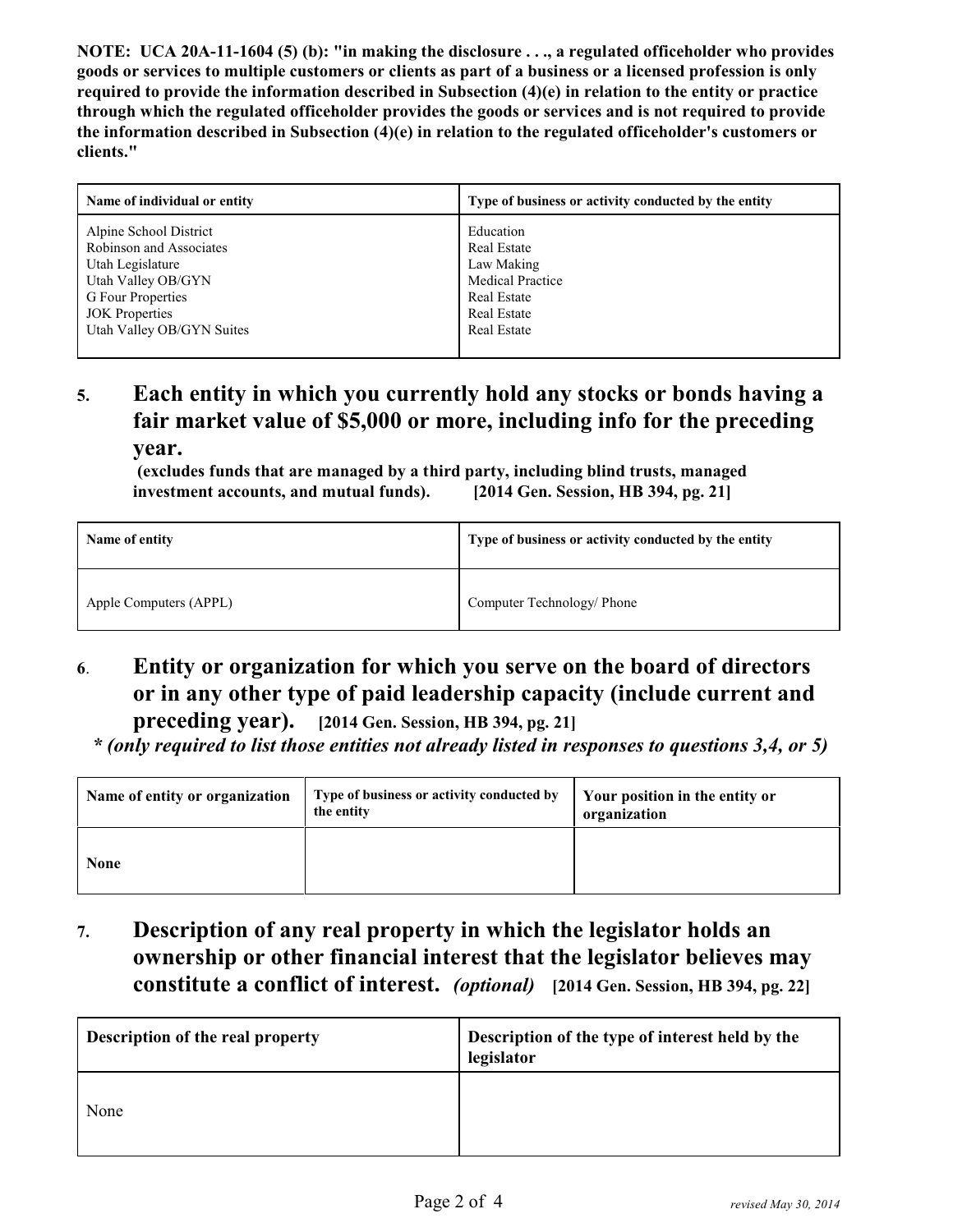**8. Name of spouse and any other adult residing in your household who is not related by blood or marriage. [see 2014 Gen. Session, HB 394; pg. 22]]**

**Name of SPOUSE:** 

**Julie Grover**

**Names of OTHER ADULTS residing in home who are not related by blood or marriage:**

**9. Employment information for your spouse and any other adult residing in your household that is not related to you by blood or marriage - include current employer and employer(s) during the preceding year. [2014 Gen. Session, HB 394, pgs. 20 and 22]**

| SPOUSE's current employer(s):                                                                                                                   | Address of spouse's current employer(s)        |
|-------------------------------------------------------------------------------------------------------------------------------------------------|------------------------------------------------|
| <b>Utah Valley OB/GYN</b>                                                                                                                       | 1055 North 300 West #110<br>Provo, Utah 84604  |
| SPOUSES's employer(s) in the preceding year:                                                                                                    | Address of spouse's preceding year employer(s) |
| <b>Same</b>                                                                                                                                     |                                                |
|                                                                                                                                                 |                                                |
| Information for other adults not related by blood or<br>marriage who are living in the same home as officeholder:<br><b>NAME OF INDIVIDUAL:</b> | Brief description of employment & occupation   |
|                                                                                                                                                 |                                                |
| <b>NAME OF INDIVIDUAL:</b>                                                                                                                      | Brief description of employment & occupation   |

## **10. Any other matter or interest you believe may constitute a conflict of interest. (***optional)* **(2014 Gen. Session, HB 394, pg. 22)**

Member of PTA, National Rifle Association, Utah Association of Realtors